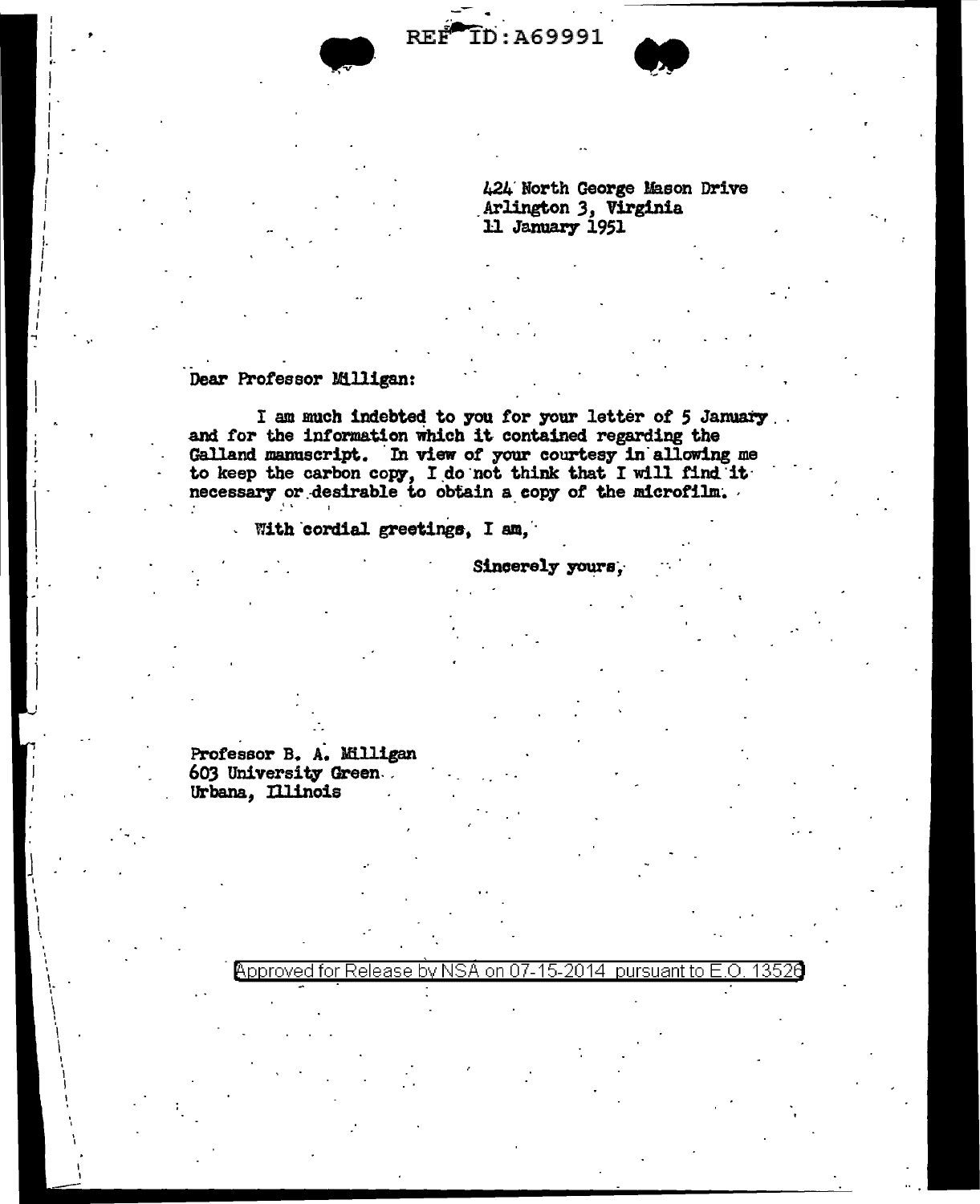603 West Green Strut Urbana, Illusions January 5, 1950

Dear Mr. Judman: Please forgon me for not answering your letter of November 20. your more recent letter resumidal me of my oversight. Parferson galland's manuscript sould not be published so book form because of the prohibitive cost, but it was microfalmed by University Microfolms, Aux Arber, Michigan. at the expense of northwestern University. Cycles of the microfolm nece sent to leading libraries in this country and alroad. I am not sure whither in not extra cycles are available through University Microfolius on the Northwestern University Press. If you can be keep the carbon copy Jon han, please feel free to do so. Sincerely your, Burton G. Millyan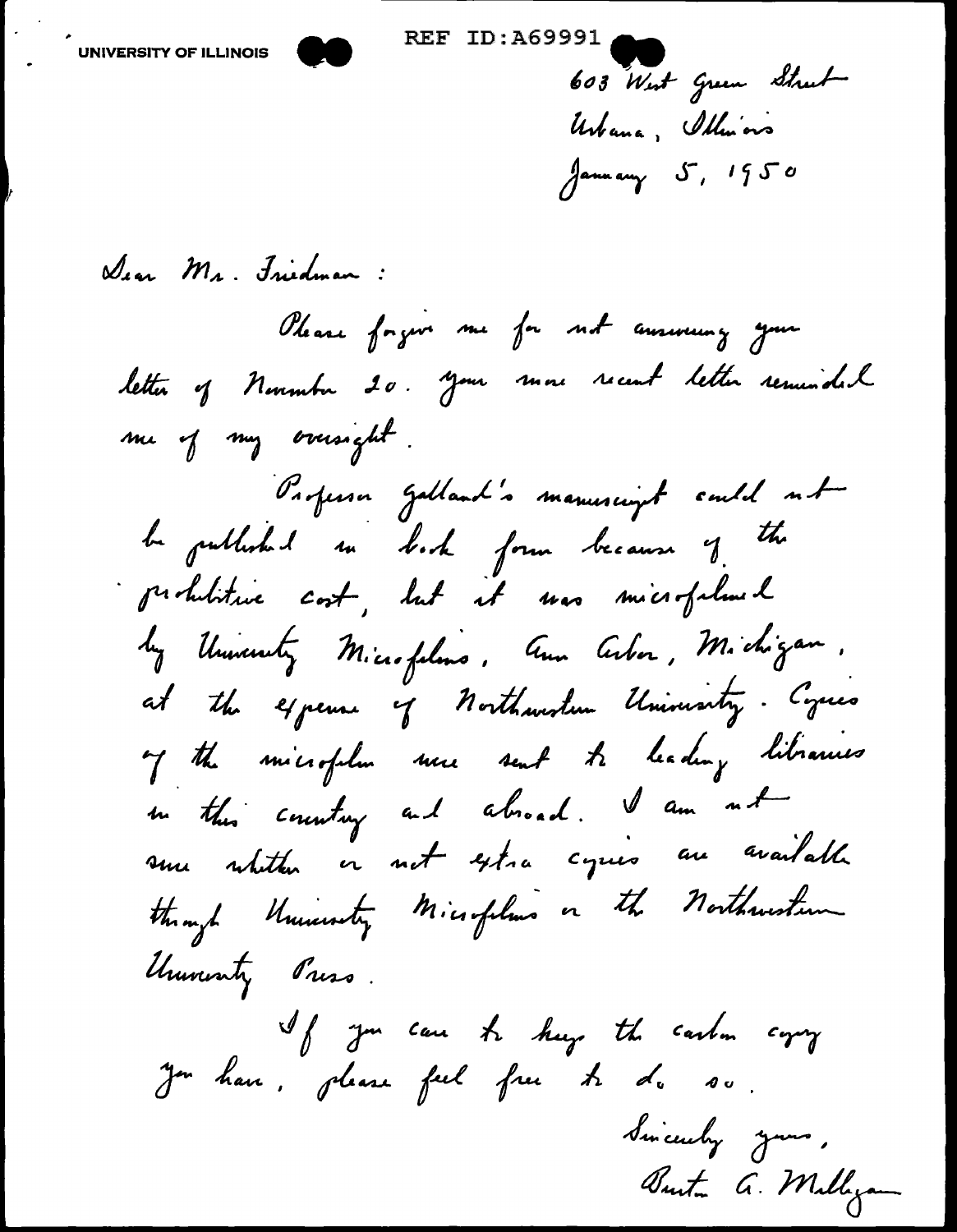

424 North George Mason Drive Arlington 3, Virginia 29 December 1950

Dear Prof. Milligan:

On 20 November 1950 I wrote you concerning the late Prof. Galland's mss. of his bibliography of the literature on the anti-Stratfordian Theories. Not having had a reply, I am wondering if my letter ever reached you.

Would you be so good as to let me know if my letter went

Sincerely yours,

astray or if I may hear from you soon?

Thanking you for your courtesy, I am

Prof. B. A. Milligan 603 University Green Urbana, Illinois

 $\sum_{i=1}^{n} a_i$